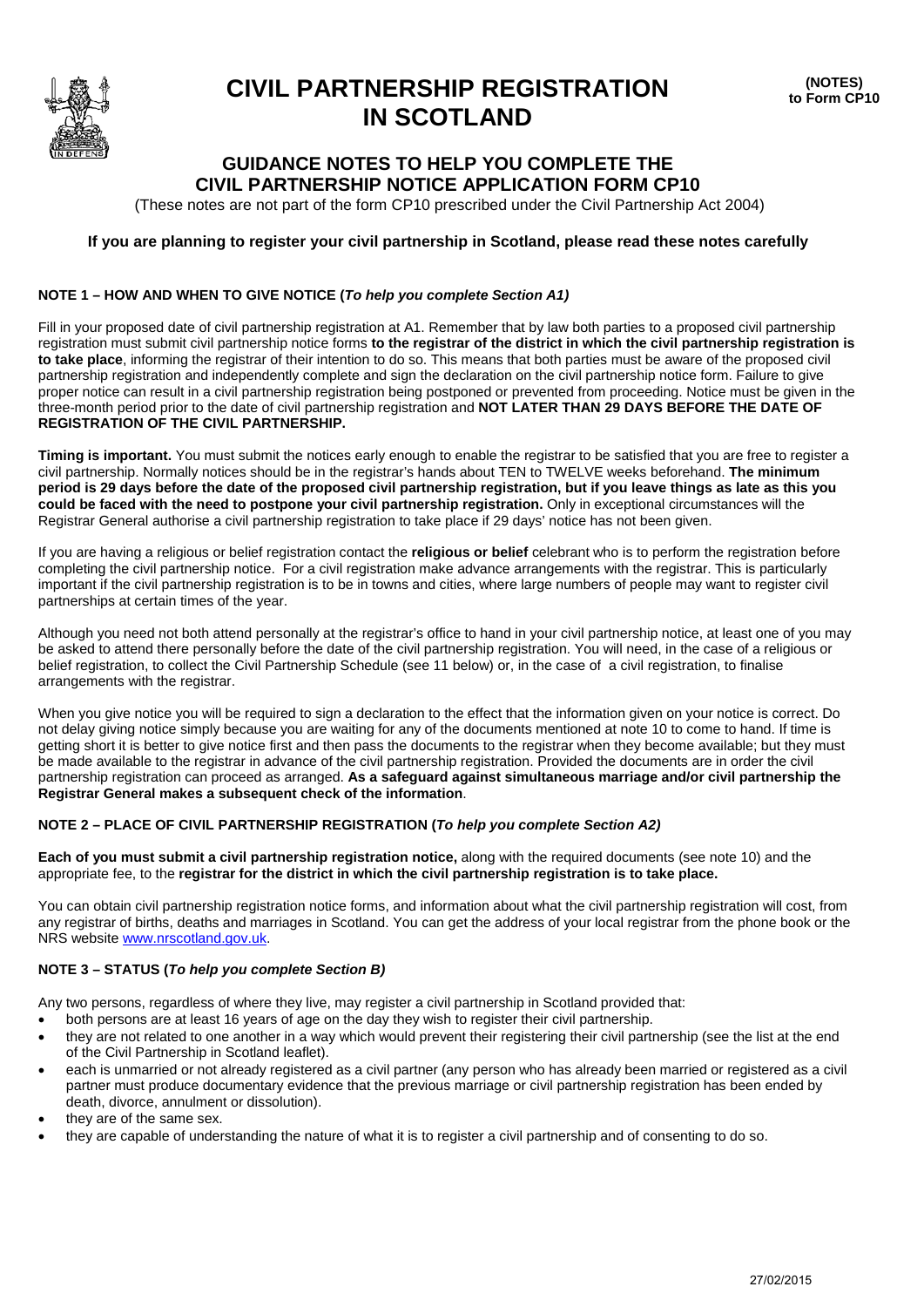#### **NOTE 4 – RESIDENCE**

The registrar will require to see evidence of your usual residence.

#### **NOTE 5 – IMMIGRATION CONTROLS**

If you are subject to immigration controls you will have to provide extra documentation to that outlined in these notes. In particular, you will need to provide a Declaration of Immigration Status form which can be obtained from the registrar or the NRS website. Evidence to support the statement you make on the Declaration of Immigration Status form will also be required. If you are in any doubt about what is required, or if you need further information, you should consult the registrar or contact NRS.

#### **NOTE 6 – ABOUT YOUR FATHER/PARENT OR MOTHER/PARENT (***To help you complete Sections C and D)*

In completing these questions, if you are adopted the details relate to your adoptive parents. In relation to same-sex parents "parent" is as defined by the Human Fertilisation and Embryology Act 2008. It also relates to same-sex adoptive parents. The use of "parent" is confined to these circumstances only and does not, for example, apply to "step-parent"

#### **NOTE 7 – ABOUT YOUR PARENTS (***To help you complete Section E)*

The questions are asked to enable the registrar to insert your mother's maiden surname appropriately in your Civil Partnership Schedule.

#### **NOTE 8 – THE CELEBRANT (***To help you complete Section F***)**

A civil partnership may be registered by a district registrar or an assistant registrar or a religious or belief celebrant who has been authorised by the Registrar General for that purpose or whose religious or belief body has been prescribed in regulations under the Civil Partnership Act 2004.

#### **NOTE 9 – OTHER PARTY TO THE CIVIL PARTNERSHIP (***To help you complete Section G)*

Each of you must complete a civil partnership registration notice to be submitted to the registrar.

#### **NOTE 10 – DOCUMENTS YOU WILL NEED TO PRODUCE (***To help you complete Section H)*

When giving or sending the civil partnership registration notice forms to the registrar each of you must supply the following documents:

H27 Your genuine **birth** certificate, or, if you are adopted, your adoption certificate. An unauthorised photocopy is not acceptable. If you are unable to produce your birth or adoption certificate, state the reason.

H28 If you have been married or have been in a civil partnership before and the marriage or civil partnership ended in divorce, annulment or dissolution, a certificate of **divorce** or **annulment** or a **certified copy decree** or **decree of dissolution**. A decree of divorce granted outwith Scotland must be absolute or final – a decree nisi is not acceptable. If you have been married or have been in a civil partnership more than once, only the document relating to the termination of the most recent marriage or civil partnership is required. If you are unable to produce the official degree of divorce, annulment or dissolution, state the reason for not doing so. The registrar will require proof of the termination of the earlier marriage or civil partnership.

H29 If your former spouse or civil partnership is deceased, the **death certificate** of your former spouse or civil partner. If you are unable to produce a death certificate of your previous spouse or civil partner, state the reason for not doing so. The registrar will require proof of death.

H30 If you are in an existing civil partnership you should provide your **civil partnership certificate**. If you are unable to produce your civil partnership certificate, state the reason for not doing so. The registrar will require proof of your civil partnership.

If any document is in a language other than English, you must also provide a certified translation into English.

If you are domiciled outside the UK you must follow the normal procedure of giving notice to the registrar in Scotland, but you may have to provide extra documentation.

If you are in any doubt about what is required, or if you need further information, you should consult the registrar or write to the National Records of Scotland at the address shown at the end of these notes.

#### **NOTE 11 – CIVIL PARTNERSHIP SCHEDULE**

When the registrar is satisfied there is no legal impediment to the civil partnership registration, he/she will prepare a civil partnership registration Schedule from the information you have given. The schedule is a most important document – **no civil partnership registration can proceed without it.**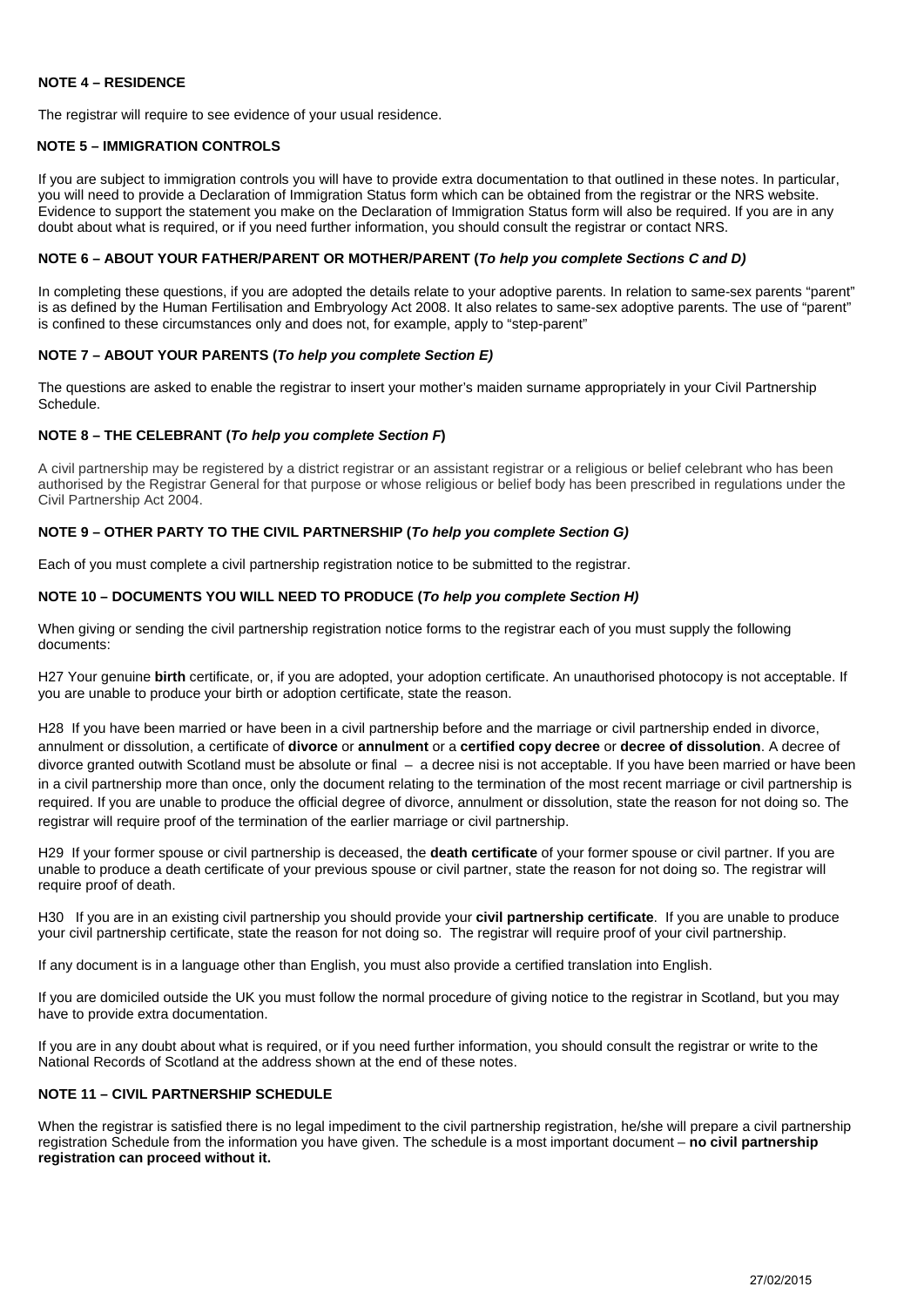If a religious or belief celebrant is registering your civil partnership the Civil Partnership Schedule will be issued to you by the registrar. The Schedule cannot be issued more than seven days before the civil partnership and the registrar will advise you when to call to collect it. **The Schedule cannot be collected on your behalf by a relative or friend – the registrar will issue it only to one or both of the parties to the intended civil partnership.**

The Civil Partnership Schedule **must** be produced before the civil partnership registration to the person registering it.

Both parties must confirm that (to the best of their knowledge and belief) the particulars set out in the Schedule are correct and it must be signed by both parties, by the person registering the civil partnership and by the two witnesses. . As the Schedule is a permanent record an appropriate permanent black liquid ink should be used when signing it – a ball-point pen should **not** be used. Thereafter you must arrange for it to be **returned to the registrar within three days** so that the civil partnership can be registered.

If a registrar is registering your civil partnership the registrar will not issue the Schedule to you in advance, but will have it available at the civil partnership registration for signature, and will subsequently register the civil partnership.

A fee for the civil partnership registration and, if applicable, for the attendance of an authorised registrar if the location is somewhere other than the registration office is payable to the registrar in advance.

#### **NOTE 12 – CHANGE OF PLANS**

Be sure to let the religious or belief celebrant or the registrar know if you change your plans or decide to postpone your civil partnership registration.

#### **For Further information:**

Contact any local registrar of births, deaths and marriages; or Marriage/Civil Partnership Section, National Records of Scotland, New Register House, Edinburgh EH1 3YT.

Telephone: +44 (0)131 314 4447 email[: civilpartnership@gro-scotland.gsi.gov.uk](mailto:marriage@gro-scotland.gsi.gov.uk)

**NOTE:- Forms and documents must be sent to the registrar in the local authority district where the proposed civil partnership registration is to take place.**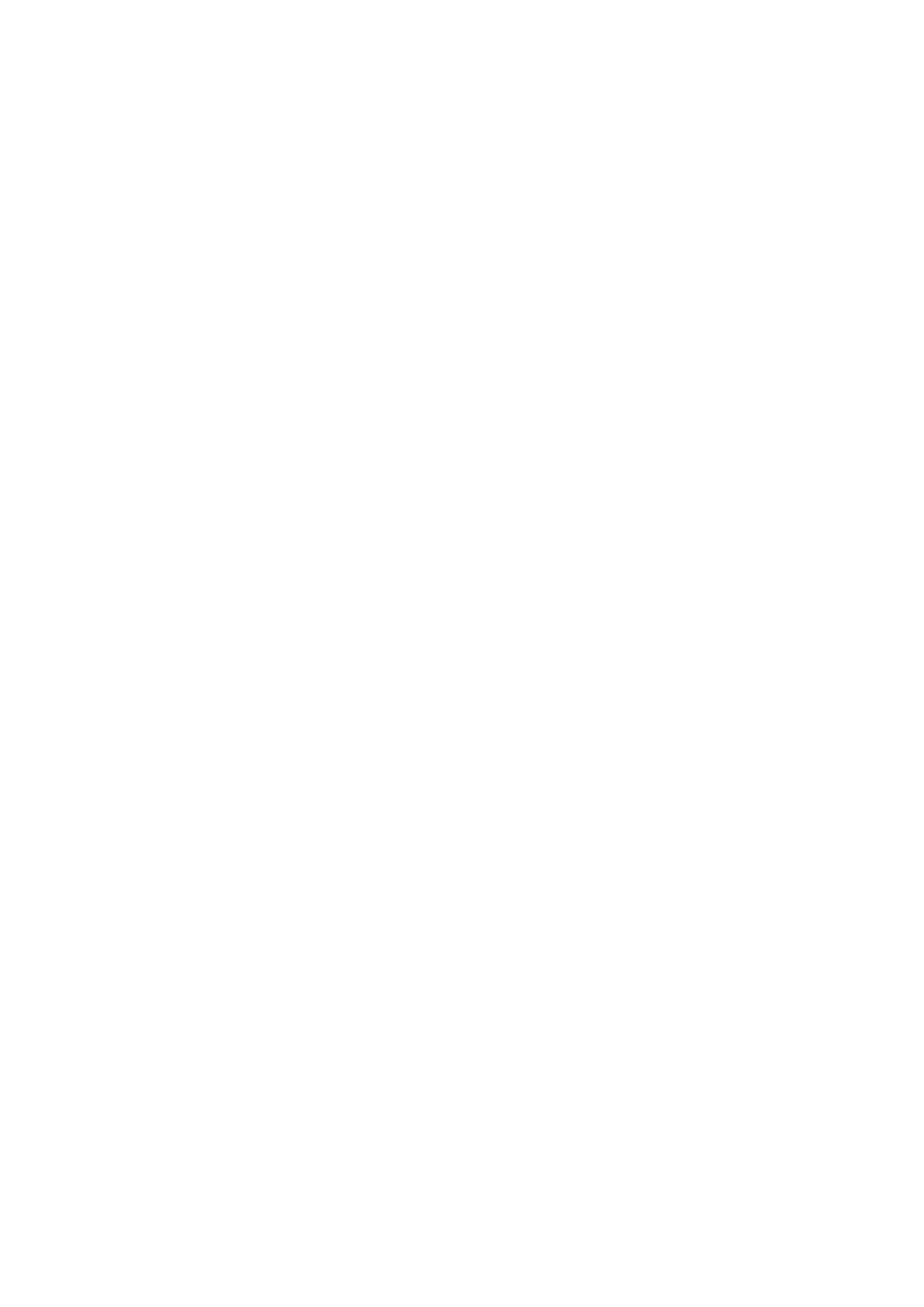

# **CIVIL PARTNERSHIP NOTICE - SCOTLAND Form CP10**

*(Section 88 of the Civil Partnership Act 2004)* 

**Use a pen to fill in the form, all in BLOCK CAPITALS except for your** *signature* **at the end**

### **A About the proposed Civil Partnership Registration**

|    | 1. Date of Civil                                                       | Year     | Month                                                            |                                   | Day                                        |                 |                      |                         | For registrar's use only |  |
|----|------------------------------------------------------------------------|----------|------------------------------------------------------------------|-----------------------------------|--------------------------------------------|-----------------|----------------------|-------------------------|--------------------------|--|
|    | Partnership<br>Registration                                            |          |                                                                  |                                   |                                            |                 |                      | Number in Notice book   |                          |  |
|    | 2. Place                                                               |          |                                                                  |                                   |                                            |                 |                      | Date documents returned |                          |  |
| в  | <b>About yourself</b>                                                  |          |                                                                  |                                   |                                            |                 |                      |                         |                          |  |
|    | 3. Forename(s)                                                         |          |                                                                  |                                   |                                            |                 |                      |                         |                          |  |
|    |                                                                        |          |                                                                  |                                   |                                            |                 |                      |                         |                          |  |
|    | Surname(s)                                                             |          |                                                                  |                                   |                                            |                 |                      |                         |                          |  |
|    | 4. Present or last occupation                                          |          |                                                                  |                                   |                                            |                 |                      |                         |                          |  |
|    | 5. Retired (tick box)                                                  | Yes      | No.                                                              |                                   | 6. Sex (tick box)                          | Male            |                      | Female                  |                          |  |
|    |                                                                        |          |                                                                  |                                   |                                            |                 |                      |                         |                          |  |
|    | 7. Marital or Civil Partnership Status (tick only one box)             |          |                                                                  |                                   |                                            |                 |                      |                         |                          |  |
|    |                                                                        | Single   |                                                                  |                                   | Divorced                                   |                 |                      | Widowed                 |                          |  |
|    | <b>Surviving Civil Partner</b>                                         |          |                                                                  |                                   | <b>Previous Civil</b>                      |                 |                      | <b>Previous Civil</b>   |                          |  |
|    |                                                                        |          |                                                                  | Partnership dissolved             |                                            |                 | Partnership annulled |                         |                          |  |
|    | Previous marriage                                                      | annulled |                                                                  | <b>Existing Civil Partnership</b> |                                            |                 |                      |                         |                          |  |
| 8. | Date of Birth                                                          | Year     |                                                                  | Month                             |                                            |                 | Day                  |                         |                          |  |
|    | 9. Country of birth                                                    |          | 10. Country of residence                                         |                                   |                                            | 11. Nationality |                      |                         |                          |  |
|    | 12. Usual residence                                                    |          |                                                                  |                                   |                                            |                 |                      |                         |                          |  |
|    |                                                                        |          |                                                                  |                                   |                                            |                 |                      |                         |                          |  |
|    |                                                                        |          |                                                                  |                                   |                                            |                 |                      |                         |                          |  |
|    |                                                                        |          |                                                                  |                                   |                                            | Postcode        |                      |                         |                          |  |
| С  | About your father/parent<br>13. (a) Forename(s)                        |          |                                                                  |                                   |                                            |                 |                      |                         |                          |  |
|    | (b) Surname(s) at time of father's/parent's birth                      |          |                                                                  |                                   |                                            |                 |                      |                         |                          |  |
|    |                                                                        |          |                                                                  |                                   |                                            |                 |                      |                         |                          |  |
|    | (c) Surname(s) at time of your birth if different from (b)             |          |                                                                  |                                   |                                            |                 |                      |                         |                          |  |
|    | (d) Surname(s) now (or at date of his/her death) if different from (b) |          |                                                                  |                                   |                                            |                 |                      |                         |                          |  |
|    | 14. Present or last occupation                                         |          |                                                                  |                                   |                                            |                 |                      |                         |                          |  |
|    | 15. Retired (tick box)                                                 | Yes      | No                                                               |                                   | 16. Is he/she still living? (tick box) Yes |                 |                      |                         | No                       |  |
| D  | About your mother/parent                                               |          |                                                                  |                                   |                                            |                 |                      |                         |                          |  |
|    | 17. (a) Forename(s)                                                    |          |                                                                  |                                   |                                            |                 |                      |                         |                          |  |
|    | (b) Surname(s) at time of your mother's/parent's birth                 |          |                                                                  |                                   |                                            |                 |                      |                         |                          |  |
|    | (c) Surname(s) at time of your birth if different from (b)             |          |                                                                  |                                   |                                            |                 |                      |                         |                          |  |
|    |                                                                        |          |                                                                  |                                   |                                            |                 |                      |                         |                          |  |
|    | (d) Surname(s) now (or at date of her/his death) if different from (b) |          |                                                                  |                                   |                                            |                 |                      |                         |                          |  |
|    | 19. Present or last occupation                                         |          |                                                                  |                                   |                                            |                 |                      |                         |                          |  |
|    | 20. Retired (tick box)                                                 | Yes      | No                                                               |                                   | 21. Is she/he still living? (tick box) Yes |                 |                      |                         | No                       |  |
| Е, | <b>About your parents</b>                                              |          |                                                                  |                                   |                                            |                 |                      |                         |                          |  |
|    | 22. Were your parents                                                  |          |                                                                  |                                   |                                            |                 |                      |                         |                          |  |
|    | (a) married to each other at the time of your birth or later?          |          |                                                                  |                                   |                                            |                 | Yes                  |                         | No                       |  |
|    | (b)                                                                    |          | registered as civil partners at the time of your birth or later? |                                   |                                            |                 | Yes                  |                         | No                       |  |